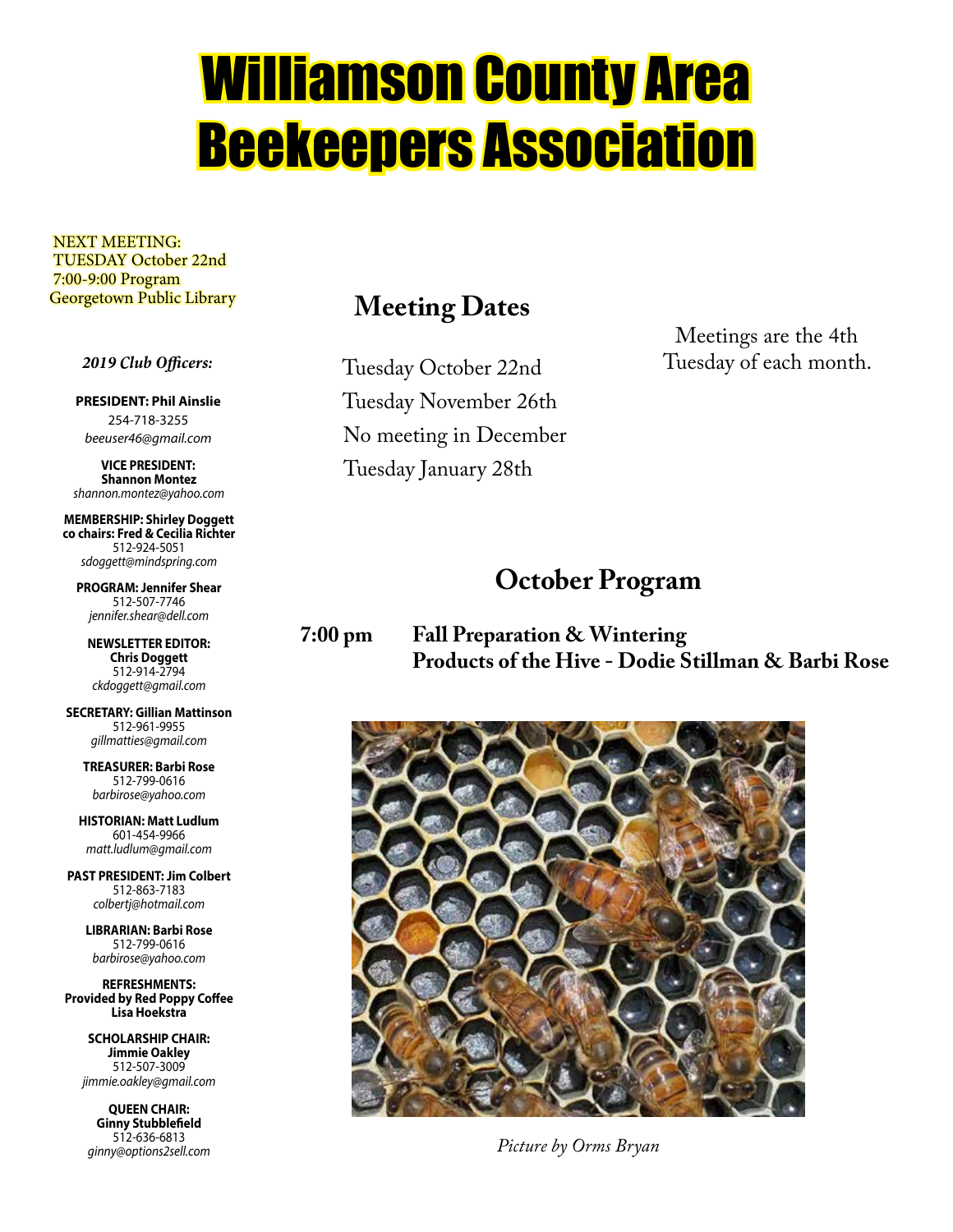### **What is a "race" of bees?**

An article from Phil Ainslie, President

| <b>AVERWEEK</b><br>Roser/Stev are unsaft advised he those positive<br>tratta which any guessel duwn how the court &<br>the drawers site stated with.<br>There are gone & cons for cards hereofal teatre. This<br>le a fute, vors greensdund representation of their<br>lively particularly. The or are just teall teachership, flor-<br>all last bemely bulment about a behave in those<br>Marxisory, This enabrilal should teals be used as a. | NEYS |                       |          |                  |                              |                |                |
|-------------------------------------------------------------------------------------------------------------------------------------------------------------------------------------------------------------------------------------------------------------------------------------------------------------------------------------------------------------------------------------------------------------------------------------------------|------|-----------------------|----------|------------------|------------------------------|----------------|----------------|
| have industrially states meant factors such as ex-treasur<br>mite bases, virtuous care, sie, Can determine hem these<br>lined; infi lobara. Further reasons is recommended<br>an elsewhop the eight trived for your personal.<br>prachesase, newsatement, etc. These hounds out the<br><b>Bridge painteries for the contrad chiran.</b><br>Point was cultured from WV Units of ACe<br>"Benkrepting in their Virginia".                          |      |                       |          |                  |                              |                |                |
| <b>TRAIT TENDENCY</b>                                                                                                                                                                                                                                                                                                                                                                                                                           |      | <b>AFRICAN BUCKFA</b> |          | <b>CAUCASIAN</b> | <b>CORDOVAN</b> *            | <b>ITALIAN</b> | <b>RUSSIAN</b> |
| <b>CALM ON COMBS</b>                                                                                                                                                                                                                                                                                                                                                                                                                            | п    | 10                    | в        | 10               | 7                            | ы              | 5              |
| <b>DEFENSIVE BEHAVIOR</b>                                                                                                                                                                                                                                                                                                                                                                                                                       | 10   | 1                     |          |                  |                              |                | 7              |
| <b>EARLY BROOD BEILD UP</b>                                                                                                                                                                                                                                                                                                                                                                                                                     | 10   | п                     | 10       |                  |                              | я              | 10             |
| <b>FORAGES EARLY</b>                                                                                                                                                                                                                                                                                                                                                                                                                            | Б    | 10                    | 10       |                  | 5                            | в              | 10             |
| <b>HONEY STORAGE</b>                                                                                                                                                                                                                                                                                                                                                                                                                            | п    | 10                    | 10       | п                | п                            | 10             | в              |
| NECTAR COLLECTION                                                                                                                                                                                                                                                                                                                                                                                                                               | 10   | 10                    | 10       | 10               | 10                           | 10             | 10             |
| <b>NOSEMA RESISTANT</b>                                                                                                                                                                                                                                                                                                                                                                                                                         | 10   | 6                     | G        | п                | 5                            | в              | Б              |
| <b>OVERWINTERS WELL</b>                                                                                                                                                                                                                                                                                                                                                                                                                         |      | 10                    | 10       | 10               | 5                            | 10             | 10             |
| <b>POLLEN COLLECTION</b>                                                                                                                                                                                                                                                                                                                                                                                                                        | 5    | 5                     | 10       | 15               | 5                            | 6              | 5              |
| PROPOLIS COLLECTION                                                                                                                                                                                                                                                                                                                                                                                                                             | 5    | 6                     | 2        | 10               | 5                            | 5              | 5              |
| <b>SWARM TEXDENCY</b>                                                                                                                                                                                                                                                                                                                                                                                                                           | 10   | 2                     | 5        | 2                | 5                            | 2              | 7              |
| <b>TRACHEAL MITE RESISTANT</b>                                                                                                                                                                                                                                                                                                                                                                                                                  | я    | 10                    | <b>B</b> | з                | 5                            | 5              |                |
| <b>VARROA MITE RESISTANT</b>                                                                                                                                                                                                                                                                                                                                                                                                                    | 10   | я                     |          | п                |                              | п              | G              |
| <b>1 - Low Tendency for Trait</b>                                                                                                                                                                                                                                                                                                                                                                                                               |      |                       |          |                  | 10 = High Tendency for Trait |                |                |

 A race of bees is akin to a breed of dogs. They have names like Italians, Russian, Cordovan or Buckfast. As a beekeeper, you have a considerable number of choices and, over time, you will likely establish your own preferences.

But what exactly is a race of bees and what are the differences?

 All honey bees have similar traits and are therefore classified in the same taxonomic genus and species. The differences that occur below that level are what lead to races or breeds of honey bees, just as the differences in K9s define the different breeds.

 The characteristics that differ among the various races of honey bees are subtle, but can make a difference in the success or failure of your hive.

The factors at play include:

- Whether they are docile
- Likelihood to swarm
- Tendency to raise brood late in the year, thus requiring more honey reserves for the winter
- Suitability to the local environment
- Resistance to diseases
- Production of honey
- Production of propolis
- Ability to cope with cold weather

 It isn't too difficult for someone with a trained eye to identify the different kinds of bees based on their physical appearance.

Let's look at some of the more common races.

#### **Races of Bees**

#### **Italian**

#### **Description**

 Italian worker bees are light in color, while the queen is a bit darker, which makes her easy to locate. Workers bees also have alternating stripes on their abdomen.

#### **History**

 Originally from the Apennine Peninsula in Italy, Italian bees were introduced to America in 1859 and quickly replaced the original black or German bees brought over by the first colonists. **Characteristics**

 Italian bees are the most popular bees to order in North America. They are known for being gentle and good honey producers. They are typically reared in the south and have difficulty in colder climates, as they need to consume extra food to compensate for not forming a tight cluster the way other honey bee types do. Italian bees are strong foragers and do a great job keeping their hive clean.

 On the down side, Italian bees tend to swarm and their sense of direction isn't as strong as other bees, so they may drift from one colony to another and frequently rob. This can contribute to the spread of diseases between hives.

New to beekeeping? Consider Italian.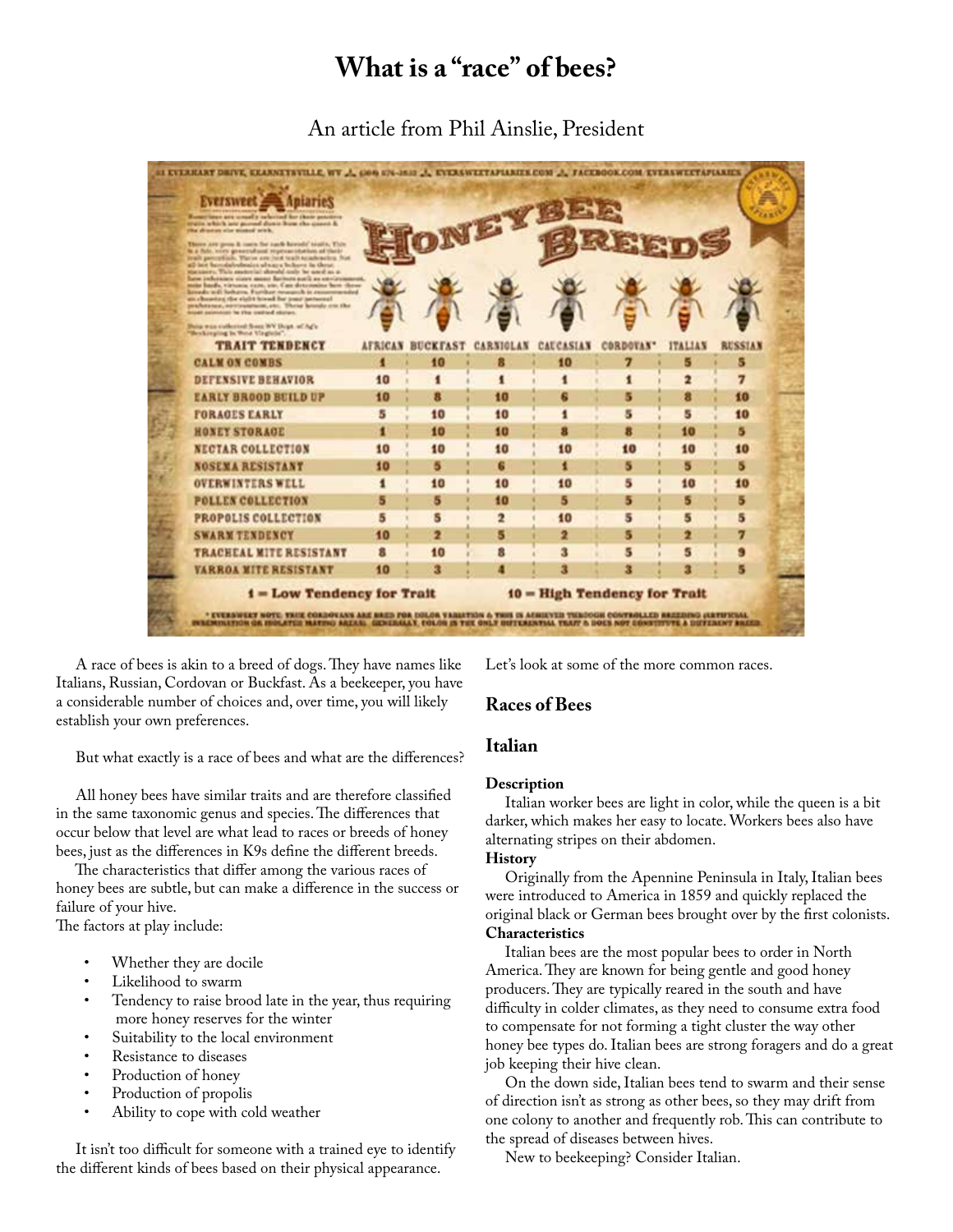When starting out, you can't go far wrong with Italian bees. Their gentle nature and productivity provide a great way for new beekeepers to become comfortable around bees.

#### **Russian**

#### **Description**

 Russian bees are dark brown to black in color and the yellow part of the abdomen is paler.

#### **History**

 Russian bees originated in the Primorsky region, which is also home to Varroa and Tracheal mites. As such, they've developed a natural tolerance to these hive pests.

 Due to this tolerance, the United States Department of Agriculture (USDA) brought them to the US in June 1997 to breed mite tolerance into US bee stock. They went on sale to the public in 2000.

#### **Characteristics**

 Russian bees are highly resistant to mites and accustomed to cold climates. As such, they overwinter well. Unfortunately, they also tend to swarm, so it's important for the beekeeper to provide extra space in the hive to prevent unwanted swarming.

 Russian bees are highly sensitive to the amount of nearby foraging resources available. They will regulate the production of brood in times of dearth, which may be beneficial in climates where the amount of food available is heavily is dependent upon the seasons.

 Russian bees tend to be slightly more aggressive, although this doesn't always mean stinging. They've been observed engaging in head butting rather than stinging potential threats and guard their hive vigilantly, making them less likely to be robbed.

 Russians are a good bet for the new beekeeper. They do have one or two characteristics that should be carefully considered, such as the local foraging situation through the year. They do well in cold climates.

#### **Cordovan**

#### **Description**

 Cordovan bees are technically a subset of Italian bees with more yellow coloring. They're also gentler than their Italian cousins and slightly more likely to rob. They are quite striking to observe, with their bright yellow bodies and lack of stripes. **History**

 It is not clear what caused the Cordovan bees to veer off from Italian strains and become their own race of bees. In theory, this could happen with any of the different bee types, but thus far in America it's only been observed with Italian bees.

#### **Characteristics**

 Other than being somewhat gentler and more prone to robbing, these bees behave just like the Italians from which they evolved. They are rarely available in a package of bees, unlike Italians, so are often considered wilder.

Cordovan bees are a close relative of Italians.

 They do well in warm weather. In such environments, they are a fine choice for the new beekeeper, if available (they are not always available as a package and it may be necessary to catch a swarm).

#### **Caucasian**

#### **Description**

 Caucasian bees are silver-gray to dark brown in color. They have a longer tongue than many other bee types and are therefore able to take advantage of more nectar sources.

#### **History**

 Caucasian bees are originally from the high valleys of the Central Caucus region. This region is between the Black and Caspian seas, making them highly cold tolerant.

#### **Characteristics**

 Caucasian bees are known for high propolis production. The propolis they produce is soft and sticky, which can make it hard for beekeepers to inspect the hive. They stop producing brood in the fall and tend to overwinter quite well. In addition, because they are from a cold region they can forage on colder days than other bee races.

 Caucasian bees show some resistance to European Foul Brood and are not overly inclined to swarm. Due to their high propolis production, they are not known for being honey comb producers and tend to conserve their honey stores as a result.

 Finally, they are susceptible to Nosema and tough to find in packages, though it is possible.

 Caucasian bees are another reasonable choice for the new beekeeper

 Their tendency to produce great volumes of propolis can create a few challenges. They are not generally considered the greatest producers of honey.

#### **Carniolan**

#### **Description**

 Carniolan bees are dark with brown spots or bands on their abdomen. They're slightly smaller than other races of bees, but that doesn't seem to correlate to their ability to forage and bring pollen and nectar stores back to the hive.

#### **History**

 Carniolan bees come from the Austrian Alps, Yugoslavia, and Danube Valley regions. They can be found across much of Eastern Europe including Hungary, Croatia, and Bosnia-Herzegovina.

#### **Characteristics**

 Carniolan bees are incredibly gentle and easy to work with. Due to their region of origin, they are more likely to forage on cold, wet days than other types of bees and rank among the best for overwintering.

 In addition, they create very little propolis and build up their numbers rapidly in the spring. Carniolan bees are also adept at handling dearths and rapidly adjust brood production based on the availability of food. They are a little more likely to swarm than Italians, so it's important to be sure they have plenty of room. When it comes to hive diseases and pests, Carniolan bees tend to be quite capable of fending off parasites and show good resistance to some diseases.

 Carniolan bees are an excellent choice for the new beekeeper They are particularly so for those more interested in helping bees than harvesting honey or in cold climates.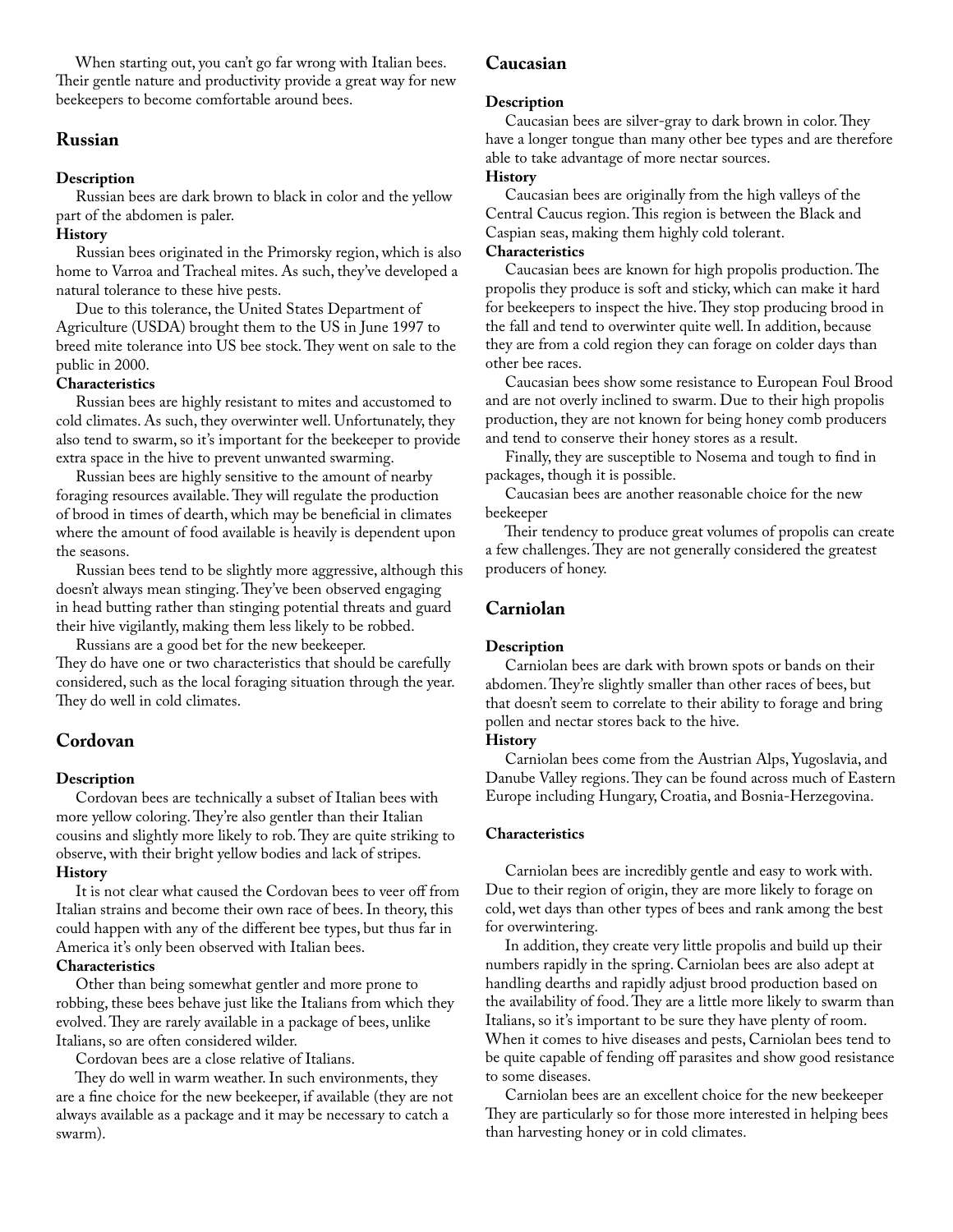#### **Buckfast**

#### **Description**

 Buckfast bees are yellow to brown in color and resemble what many people consider when picturing a honey bee.

#### **History**

 Buckfast bees are a hybrid. They were developed in the 20th century by Brother Adam of Buckfast Abbey in southwest England. The stock was imported to the United States, by way of Canada, and is now readily available in the US.

#### **Characteristics**

 Buckfast bees are resistant to Tracheal mites and do well in cool climates. They are very gentle, easy to work with and are excellent honey producers. They have a low tendency to swarm and are economical in the use of winter stores.

 Cold, wet winters are the norm for Buckfast bees, so they're accustomed to building up the hive size quickly in the spring. Consider Buckfast bees for cold, damp climates.

 Buckfast bees are a great choice for backyard hobbyists who'd like to get a little honey out of the deal.

#### **Africanized**

#### **Description**

 Africanized honey bees are fuzzy and brownish in color. They look like their Italian counterparts, making it tough to know if a hive has been taken over by Africanized genetics.

#### **History**

 Africanized honey bees are actually a hybrid. They were created in Brazil by crossing the African bee with Italian bees in the 1950s to increase honey production.

 In 1957, 26 of these experimental swarms escaped quarantine and quickly took over South America. In 1985, they made their way to the US and have since spread through most of the south.

#### **Characteristics**

 Africanized honey bees are known for being highly aggressive and, unlike their more docile cousins, will chase a person up to a quarter of a mile if they perceive a threat. There are more than 1,000 documented cases of Africanized bees killing humans and other large animals, such as horses.

 They begin foraging younger than other honey bee types and frequently produce more honey. They also reproduce faster than other honey bees, meaning they require more food.

 Africanized bees are NOT a good choice for the new beekeeper.

Just don't!

#### **Summary**

 With the many different types of bees available, it can be tough to know where to start. Based on the individual characteristics of each type of bee, some races of bees are better suited to new hobbyist beekeepers than others.

What are the best bees for beginners?

 In general, Italian, Carniolan, or Buckfast bee stock are the great choices for beginning beekeepers, depending on climate. But there are many choices.



*Picture by Orms Bryan*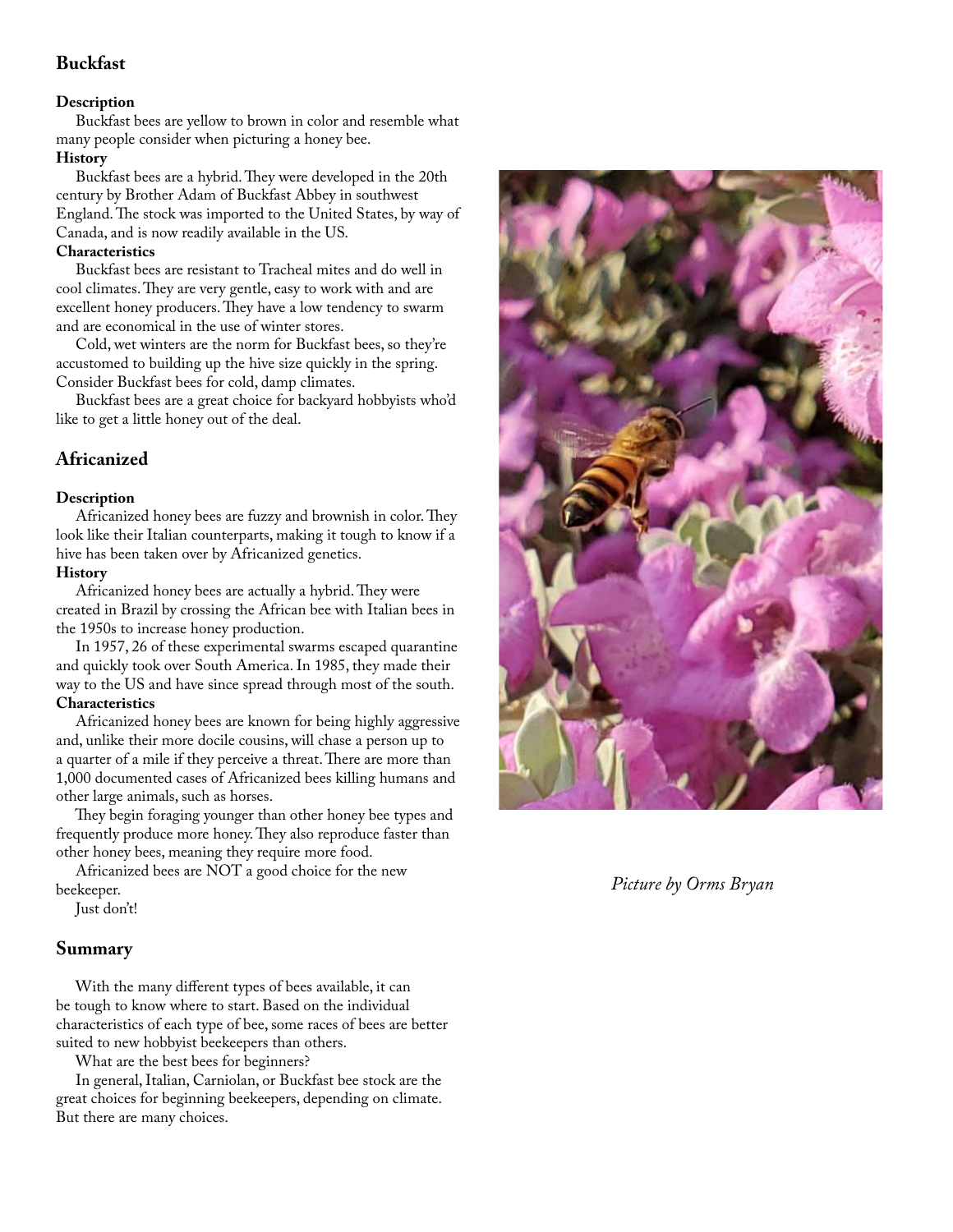### **October Newsletter** *from S. S. Brantley, Life Member Texas Beekeepers Association*

 November is an important time for beekeepers. One important decision to be made is, "Am I going to the TBA Convention to listen to learned speakers that should be able to help me improve my beekeeping ability?" I encourage you to join me there.

 Another decision concerns queen and Nucs. Now is the time to contact your chosen queen producers to see if they are ready to take orders for queens to be delivered in 2020. I have noticed journal advertisements indicating some breeders are already accepting orders. Are you going to want to order Nucs? If so, how many and are the suppliers ready to book your orders for the delivery date you desire? If you are advised that it is still too early to place an order, ask the supplier when they will ready to start taking orders and mark your calendar. Remember, demand usually exceeds the supply so don't be late in placing your orders.

 In the past, I have also advised that you should inventory your equipment needs and place your orders for woodenware and other items. In today's world of Internet shopping, I guess the best advice I can give is to watch the supplier's websites for spur of the moment sales, in-store sales, and equipment items that are being discontinued. The competitive marketing between suppliers sometimes leads to good discounts that can save you money.

 In the beeyard, if you are tired of mowing and weed eating around your hives (an activity that usually agitates bees and sometimes gets you stung), consider placing carpet on the ground around your hives. Contact local carpet stores and ask if they will give you some old carpet removed from homes or businesses. This can be placed around the hives to prevent the growth of grass and weeds. If you are concerned about fire ants under the carpet, I have found you can fold back the carpet and spread the

fire ant bait, then put the carpet back in place. The ants will still be attracted to the bait but the bees will not be able to collect the granules and take them into the hive. A side benefit of using carpet around you hives is that you will be able to easily see dead bees on the carpet beneath the landing board, letting you know something is happening inside your hive.

 Have you checked your mite level since removing your supers? I know you get tired of being advised to check our mite levels but I believe regular mite checks and appropriate follow-up treatment results in fewer hive losses. Plus, a side effect is that you will be able to determine first hand if the hive has a queen problem or disease problem. Remember, you are required to report any signs of AFB to our state inspection service. You can obtain AFB test kits from most bee supply companies that will assist in making a better determination.

 Watch activity at the hive entrance to determine the amount of pollen being stored. Do the two-finger lift on the back of the hive to check for weight of stores. If you have double brood box hives, you may have to use Three Fingered lift, especially if the hive is well stored. Your object is to determine if the hive feels heavy with stores or whether you should provide supplemental feeding.

 Small Hive Beetles are not as active now that the weather is cooling. However, be aware that sliming of the hive is still possible. Screen bottom boards with an oil tray underneath can help reduce SHB numbers in a hive. You do not need to close the screened bottom board for winter in our area. If the hive has a good population of bees and sufficient stored honey, they will be fine with open bottom boards through the winter.



*Picture by Orms Bryan*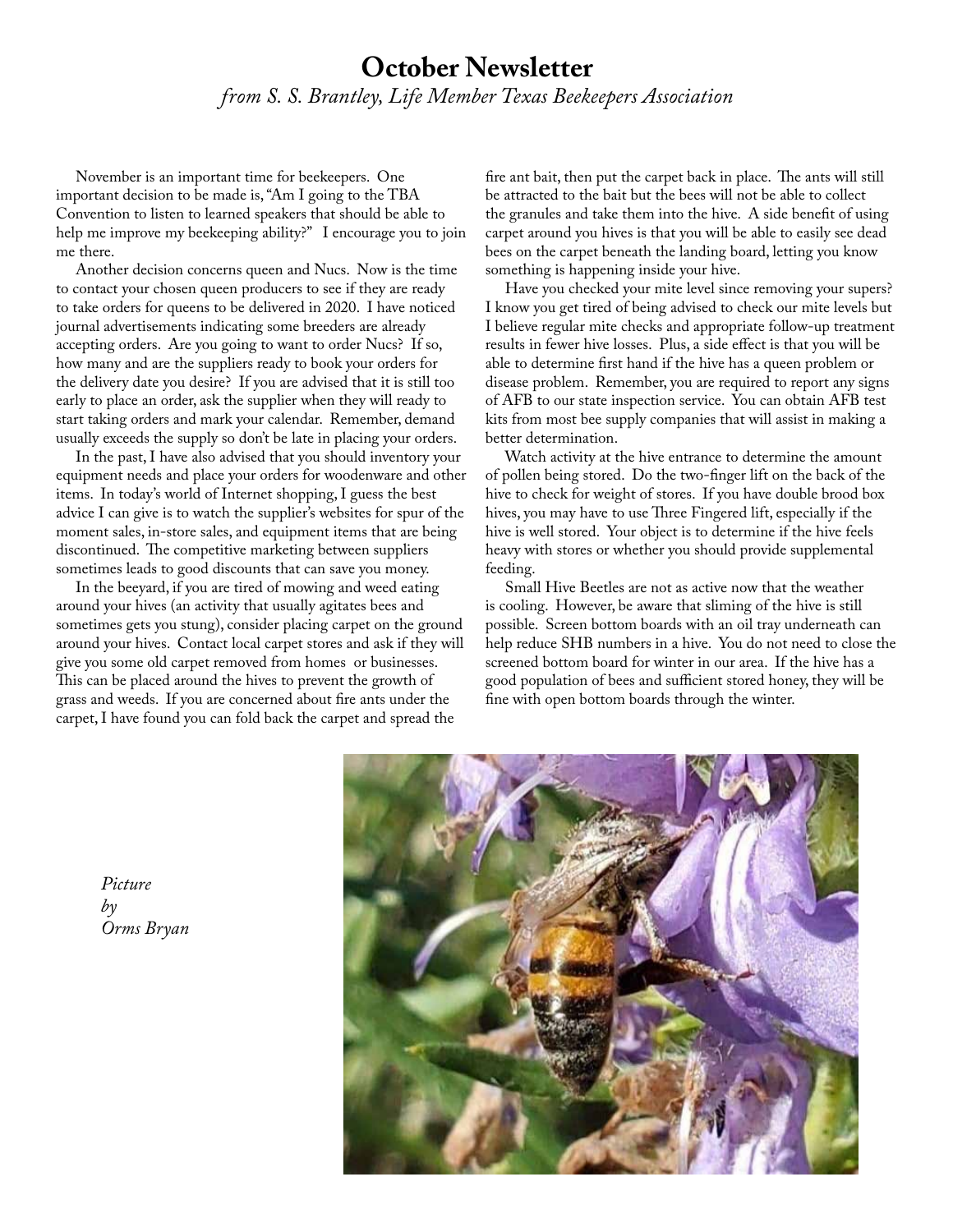### WCABA Honey Judging & Honey Tasting Results

 The Williamson County Area Beekeepers Association conducted their annual Honey Judging and Honey Tasting Contest on September  $24<sup>th</sup>$  at the regular monthly meeting.

 It was well attended and supported by the beekeeping membership as many entered the 2# jar to be judged and sent on the to the State Fair in Dallas, and many more submitted samples of their extracted honey to the tasting contest to see which tasted best.

Twelve jars of local honey were received for

evaluation by the panel of three local judges using a standard cumulative 100 points to determine the placement of each jar and the resulting ribbon received. All 12 entries were judged worthy of the blue ribbon, scoring above 90 points, and each is now on display in the Texas Beekeepers Honey Booth at the Fair in Dallas. Congratulations!

 The honey tasting was more involved and more participatory yet seemed to be enjoyed by all.

 The "Tasters Choice" contest had an impressive 28 entries this year ranged in color from light to a few quiet dark samples. The contest being based only on taste, the color was not so much a concern, but whether it tested good. The membership participated by tasting each sample and voting according to their personal preference; they were the judges.

 The winning sample of wildflower honey was submitted by Dodie Stillman having received thirteen votes and garner the Blue Ribbon. The second place Red Ribbon went to three recipients with a score of 10 votes, Sterling Kinghorn, Jimmie Oakley, and Warren Saunders. The White Ribbon for third place, with 9 votes, went to Elizabeth Exley and



*Taster's Choice Winners: Dodie Stillman (Blue) , Jimmie Oakley & Sterling Kinghorn (Red), and Elizabeth Exley (White) Not Pictured: Warren Saunders (Red)*

*Judging Honey: Chris Doggett, Jennifer Shear & Glenn Patterson*



*Honey Tasting by Members*

Charles Gersbach. a sample submitted by Linda Russell.

 Voting was very close on all the samples with several tied for fourth, fifth and sixth place.

 These two events each year offer local beekeepers the opportunity to show their honey and let it shine. Plan now to participate and be part of it next year.

Jimmie Oakley

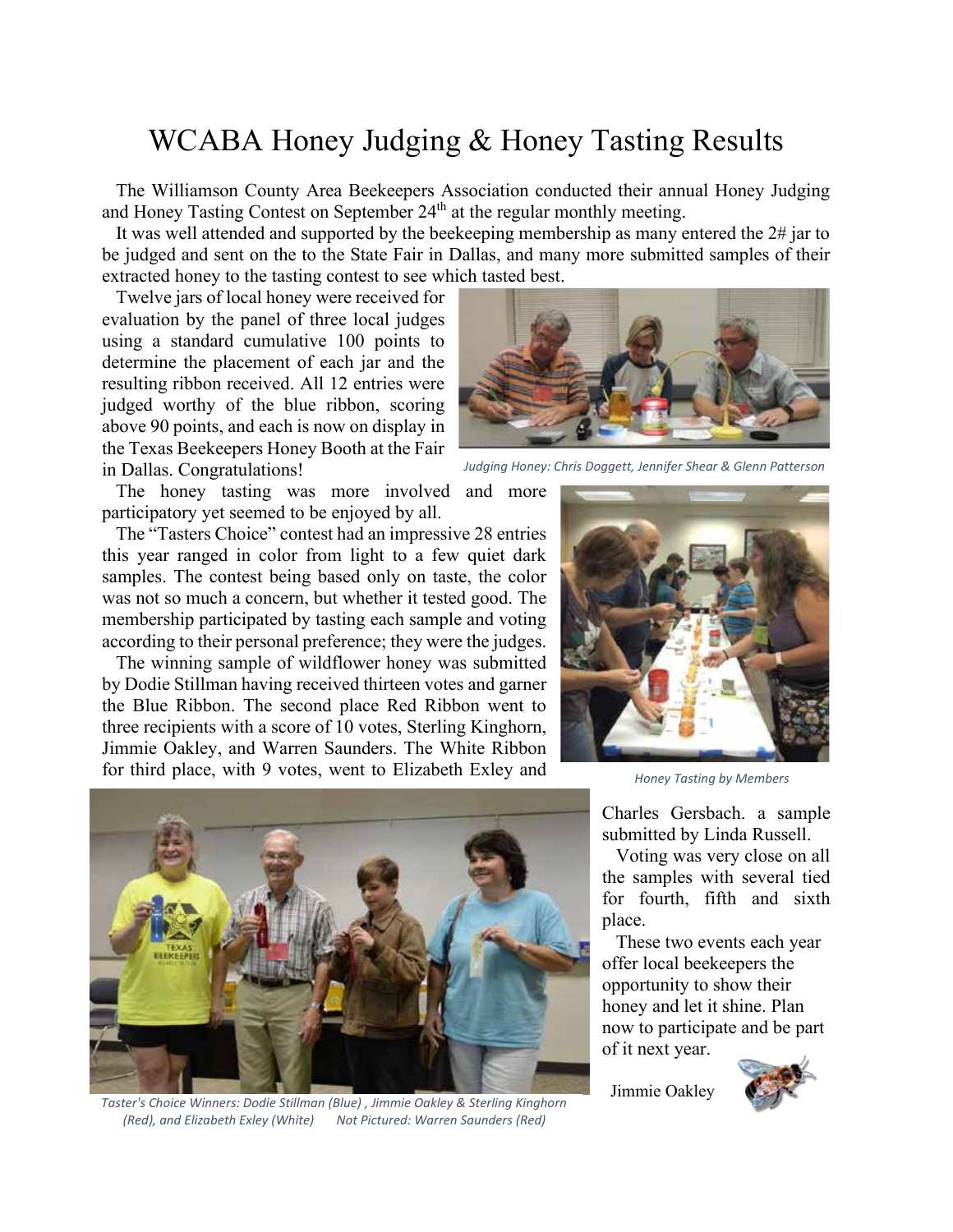## More Honey Tasting & Judging Pictures



*All 12 Entries Going to State Fair Win a Blue Ribbon*



*Jimmie Oakley reads names of Winners Present: Sharon Stephenson, Phil Ainslie, William Janke, Gene Wallace, Gillian & James Barber, Ann Bierschenk, and Matt Ludlum. Not Pictured: Carter Fojtik, Eli Crozier and Butch Miller*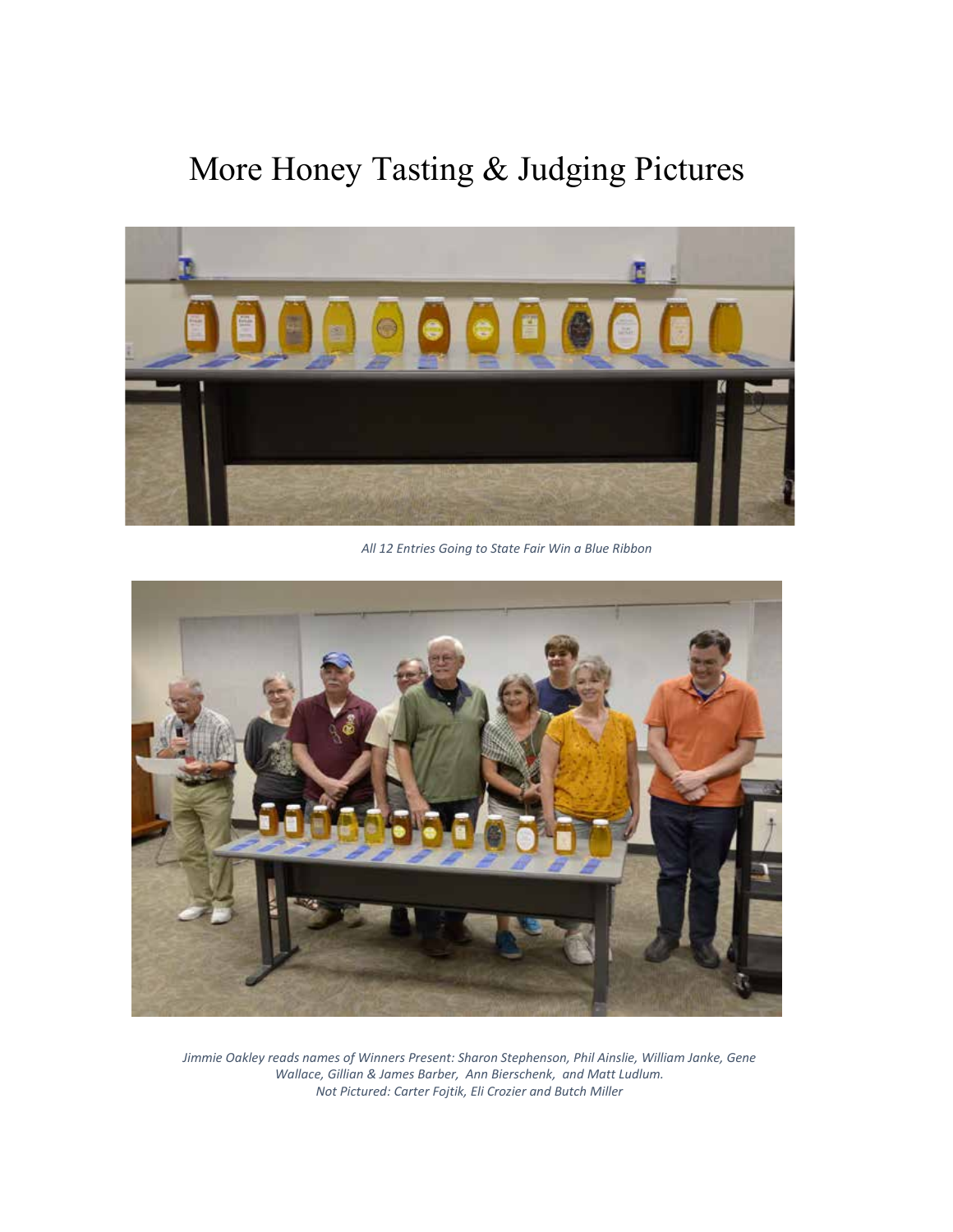### **Honey Queen Coronation**

*from Ginny Stubblefield, Honey Queen Chair*

 During our September meeting, I introduced our new Honey Queen, Ashley Guzman. She lives in Kempner, Texas. Her parents are Erika and Jorge Guzman. She has a little brother whose name is Alexander.

 Ashley is a Junior at Lampasas High School. She has a dual enrollment with Central Texas College. Her interests include former band membership, theater, hunting with her father, swim team and taking care of her honey bees.

 Ashley is being mentored for beekeeping by Alaine Heivilin. Alaine said Ashley is an excellent student and loves her bees. Ashley's knowledge of bees will make her an excellent choice as our WCABA Honey Queen. Please introduce yourselves to Ashley during our meetings so she can get to know everyone.

 Our new Honey Queen represented the WCABA at the Texas State Fair in the Go Texan Pavilion on the weekend of October 12-13. Ashley and other Honey Queens did demonstrations to Fair attendees of recipes which included honey.

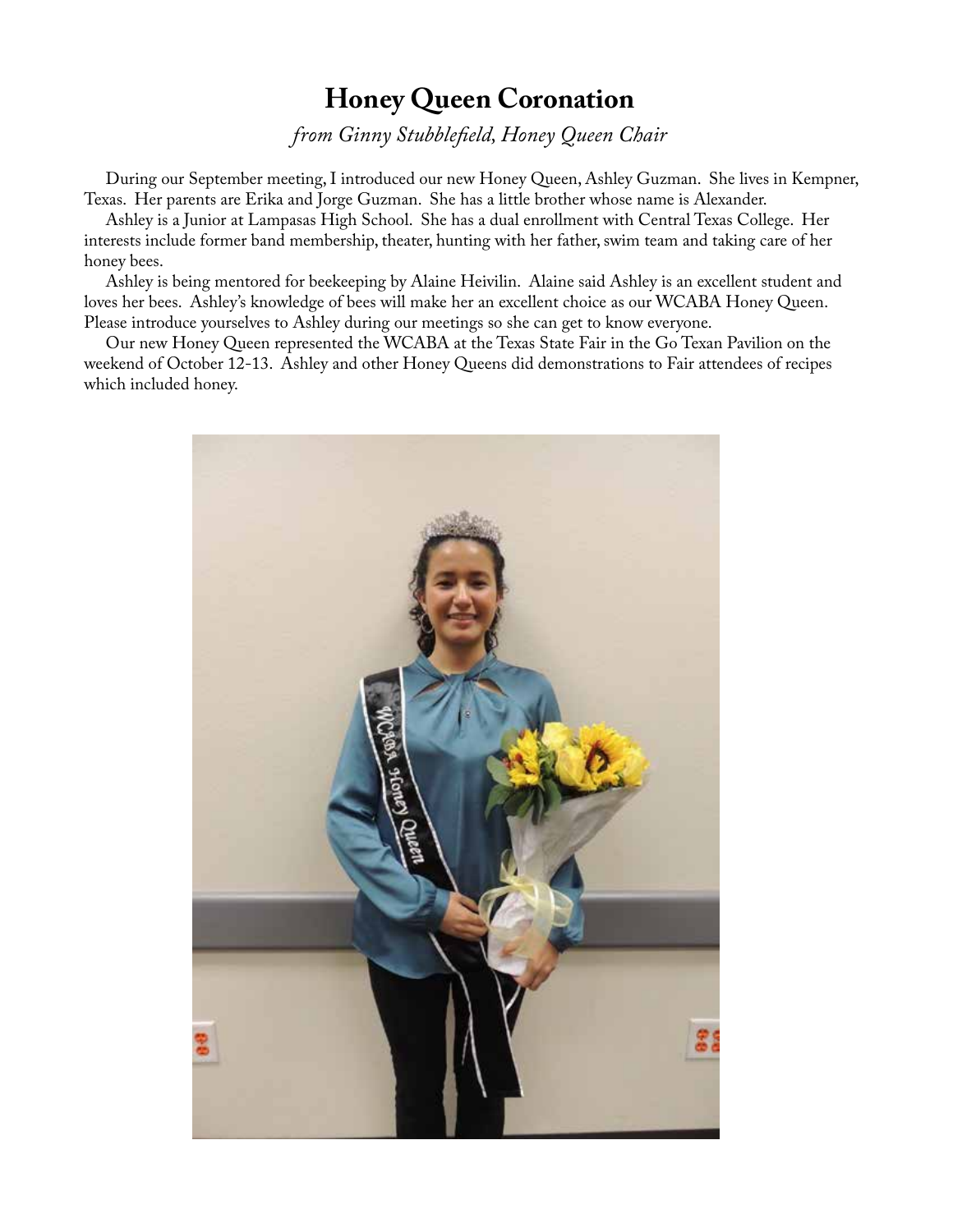### WCABA Scholarship Recipients to Sell Honey at the Hill Country Fair

Jimmie Oakley WCABA Scholarship Chair

SUN CITY TEXAS

 It has been a good year for Scholarship Recipients to make and extract honey as has been reported in the newsletter. Now it is time to convert some of the harvested wealth into future benefit

to the Scholarship Program in the form of honey sales to the public to increase our reserve of capital for future recipients. In other words, we are going to hold another Fall sell of honey to raise money for next year's scholarship recipients in the "honey booth" at the **Hill Country Arts and Crafts Fair** to be held on Saturday November 2nd (9-5PM) and Sunday the 3rd (11-4PM) at the **Sun City Texas Social Center at 2 Texas Drive** in Georgetown.

 In addition to selling honey the youngsters will be able to talk about bees, beekeeping, and the



of honey with



HILL COUNTRY

*Look for the WCABA Honey Booth at the Hill County Fair*



*Levi Hoskins shows McKenna Fojtik the observation hive*

visitors to the booth. There will be an observation hive with live bees to enhance the conversation with the general public. The booth will be **located at site #827** 

in the Memorial Garden Area at the Fair (off the back patio on the grass by the lagoon).

 The marketing of the scholarship honey in this way will complete the cycle the kids are learning about in production, processing, packaging and selling of the fruits of their labor. Additional help will be required to cover the time the booth will be open, and a volunteer signup sheet will be





*Great year for extracting Honey: the Brett's, Bramwell's and Crozier's*

*The Talentino Family work the Booth*

available for those wishing to help out. Also, donations of honey and money will be accepted at the October 22nd meeting.

 Show our scholarship youngsters your support by being a part of this worthwhile activity. See Jimmie Oakley, Scholarship Committee Chair, for details or to sign up.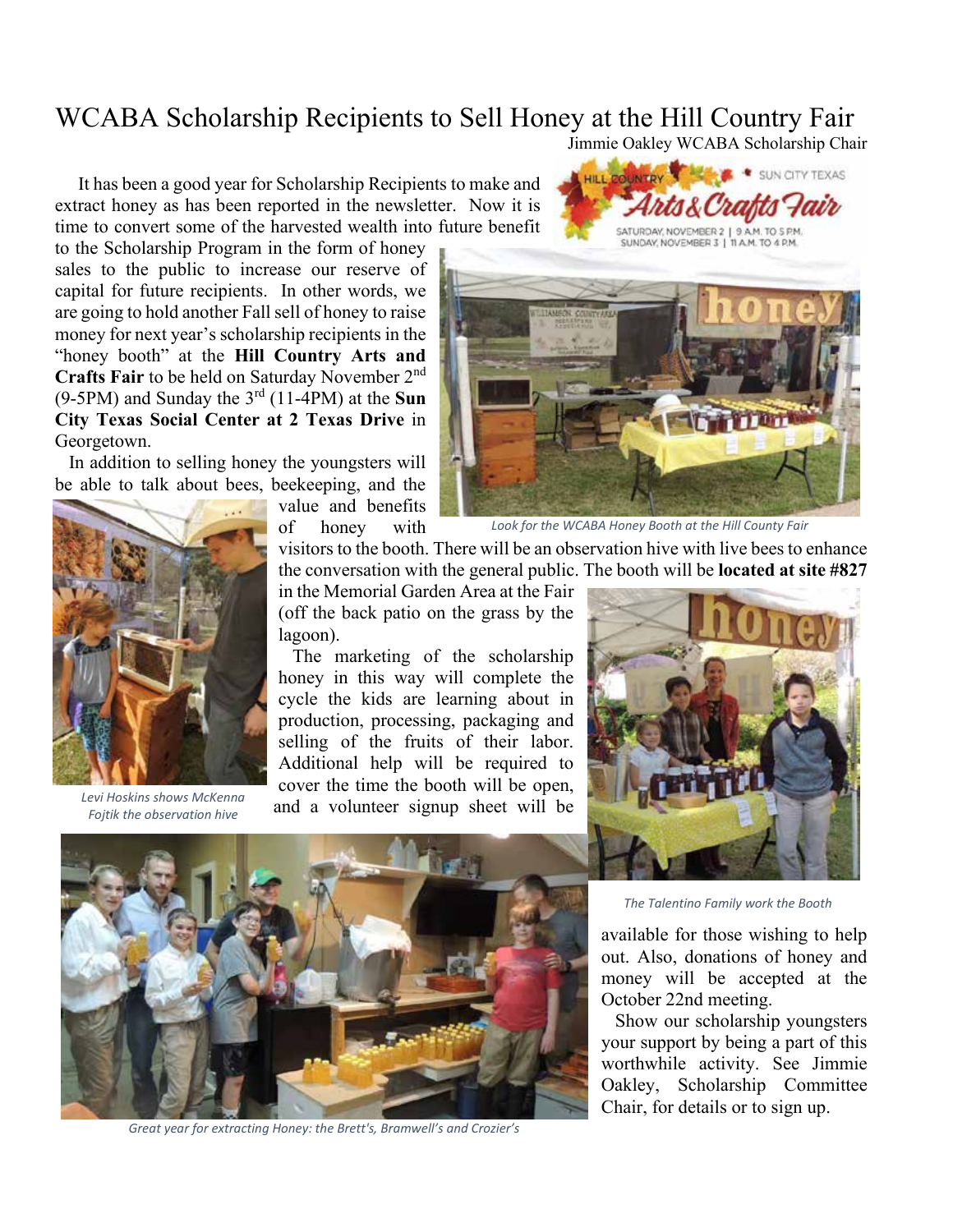### **Report from WCABA Honey Queen, Ashley Guzman**

 My name is Ashley Guzman and I am the WCABA Honey Queen. I am the daughter of Jorge and Erika Guzman. On October 12-13, I attended the State Fair in Dallas. I had to wake up around 5:00 a.m. so we could get into the Fair Grounds ahead of the Texas-OU Game fans! Once we got to the Go Texan Pavilion, all of the attending Honey Queens began to set up in the kitchen for our demonstrations of cooking with honey. I was incredibly nervous to talk in front of groups of people but I believed in myself. I got out there and told them about the three types of bees in a hive and demonstrated how to make hummus with honey.

 The other Queens and I worked in the Honey Booth, talking to interested people walking in to learn more about bees and honey. It was fun relating to others and talking about my beekeeping experiences.

 Since our demos didn't start until 4:00 p.m., we had the chance to walk around the Go Texan Pavilion and meet people in other booths. I made a close connection with one booth in particular, "Mild Bill's Gunpowder Foods". We talked about chili competitions. My dad is a HUGE chili fan so I knew he would enjoy hearing about them. We also got to visit a demonstration done by a celebrity chef.

 I and the other Honey Queens gave demonstrations of various recipes of cooking with honey. After our demos, we passed out samples to our audience. They enjoyed getting to actually taste what we were cooking.

 We got our photos taken in front of Big Tex, a State Fair tradition for Honey Queens. We were on a float in the State Fair Parade – what a treat! We didn't leave the Fair Grounds until about 11:00 p.m. After I got back to my hotel, I still had homework to do ….

 I couldn't have done any of this without the help of the other Queens attending the Fair. I am truly grateful that I had the other Queens at my side giving me amazing advice and helpful tips. My thanks go to the American Honey Queen Hannah Sjostrom, Texas Honey Queen Mary Reisinger, Collin County Honey Queen Virginia Allen and Collin County Honey Princess Morgan Kiser.



*WCABA Honey Queen Ashley Guzman works the honey booth with ABF Honey Queen Hanna Sjostrom*



*WCABA Honey Queen Ashley Guzman prepares her recipe at the Texas State Fair*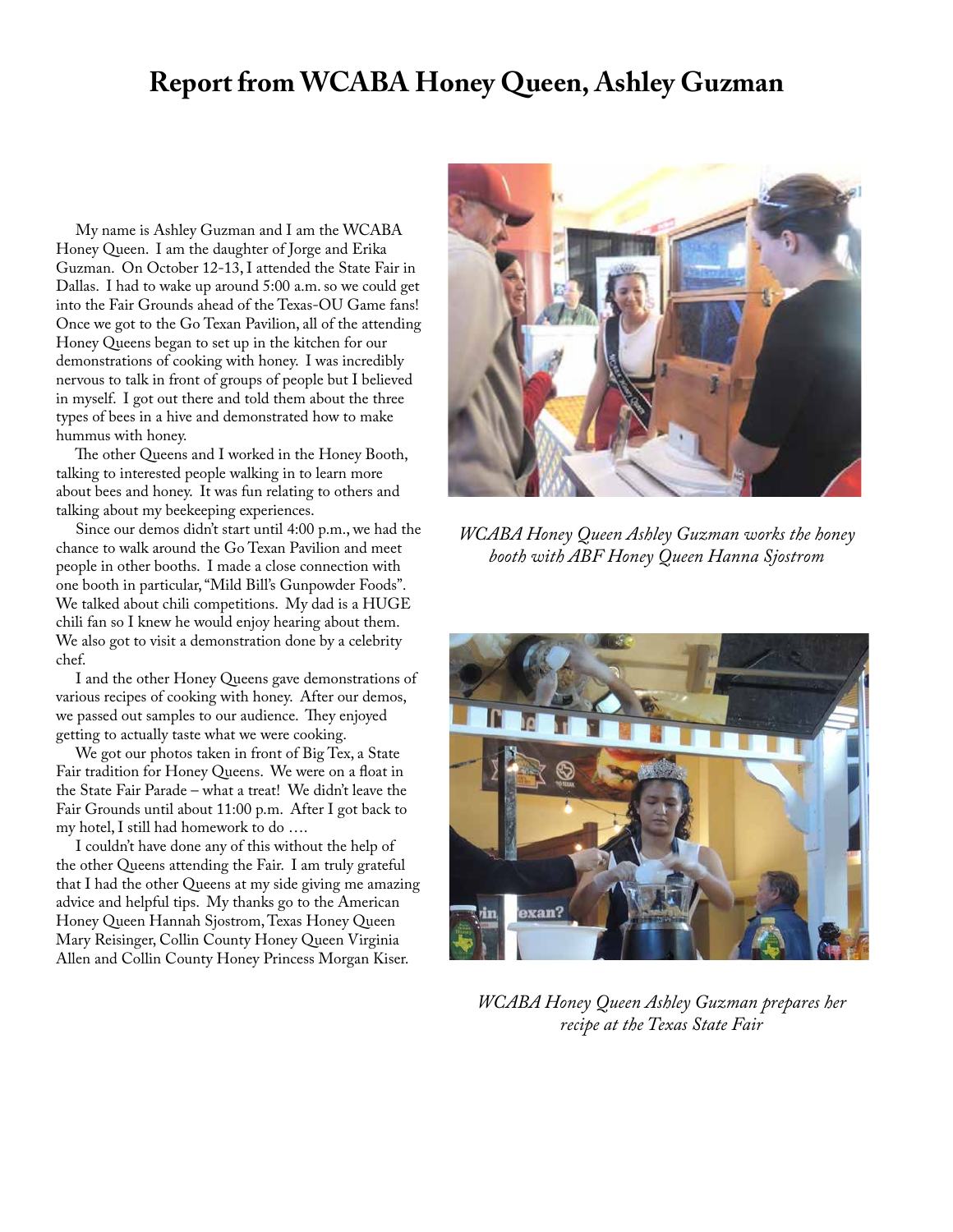



*From left to right Celebrity Chef J P Mancha from Eat Right Meal Plans, American Honey Queen, Hanna Sjostrom, WCABA Honey Queen, Ashley Guzman, and Texas Honey Queen, Mary Reisinger*

*WCABA Honey Queen, Ashley Guzman, preparing her recipe for cooking demonstration*



*WCABA Honey Queen, Ashley Guzman in the Starlight Parade at the Texas State Fair on a beautiful float*